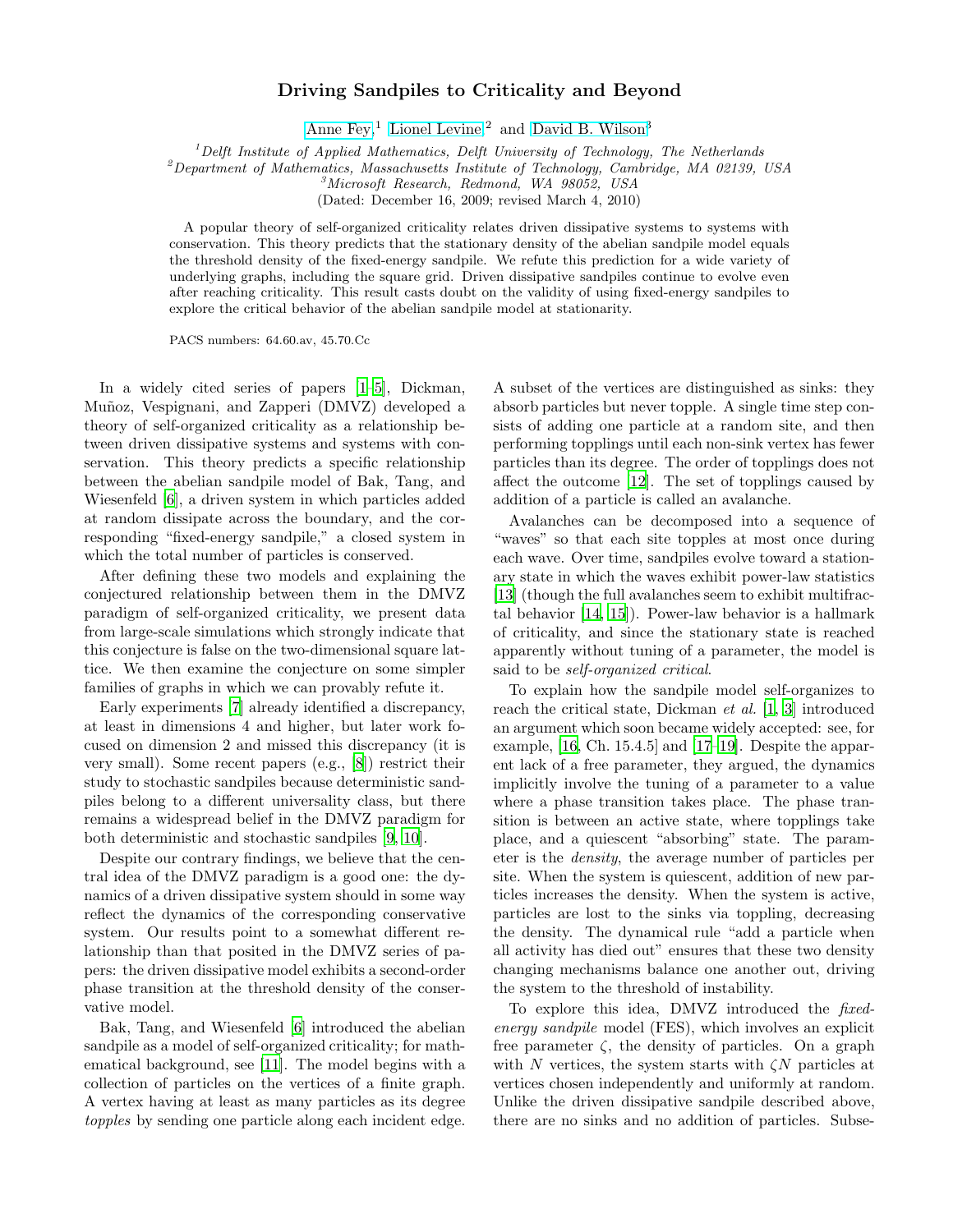quently the system evolves through toppling of unstable sites. Usually the parallel toppling order is chosen: at each time step, all unstable sites topple simultaneously. Toppling may persist forever, or it may stop after some finite time. In the latter case, we say that the system stabilizes; in the terminology of DMVZ, it reaches an "absorbing state."

A common choice of underlying graph for FES is the  $n \times n$  square grid with periodic boundary conditions. It is believed, and supported by simulations [\[20\]](#page-3-16), that there is a threshold density  $\zeta_c$ , such that for  $\zeta < \zeta_c$ , the system stabilizes with probability tending to 1 as  $n \to \infty$ ; and for  $\zeta > \zeta_c$ , with probability tending to 1 the system does not stabilize.

## THE DENSITY CONJECTURE

For the driven dissipative sandpile on the  $n \times n$  square grid with sinks at the boundary, as  $n \to \infty$  the stationary measure has an infinite-volume limit [\[21](#page-3-17)], which is a measure on sandpiles on the infinite grid  $Z^2$ . One gets the same limiting measure whether the grid has periodic or open boundary conditions, and whether there is one sink vertex or the whole boundary serves as a sink [\[21\]](#page-3-17) (see also [\[22\]](#page-3-18) for the corresponding result on random spanning trees). The statistical properties of this limiting measure have been much studied [\[23](#page-3-19)[–25\]](#page-3-20). Grassberger conjectured that the expected number of particles at a fixed site is  $17/8$ , and it is now known to be  $17/8 \pm 10^{-12}$ [\[25\]](#page-3-20). We call this value the *stationary density*  $\zeta_s$  of  $\mathbb{Z}^2$ .

DMVZ believed that the combination of driving and dissipation in the classical abelian sandpile model should push it toward the threshold density  $\zeta_c$  of the fixedenergy sandpile. This leads to a specific testable prediction, which we call the Density Conjecture.

**Density Conjecture** [\[4](#page-3-21)]. On the square grid,  $\zeta_c$  = 17/8. More generally,  $\zeta_c = \zeta_s$ .

Vespignani et al. [\[4\]](#page-3-21) write of FES on the square grid, "the system turns out to be critical only for a particular value of the energy density equal to that of the stationary, slowly driven sandpile." They add that the threshold density  $\zeta_c$  of the fixed energy sandpile is "the only possible stationary value for the energy density" of the driven dissipative model. In simulations they find  $\zeta_c = 2.1250(5)$ , adding in a footnote "It is likely that, in fact, 17/8 is the exact result." Other simulations to estimate  $\zeta_c$  also found the value very close to 17/8 [\[1,](#page-3-0) [2\]](#page-3-22).

Our goal in the present paper is to demonstrate that the density conjecture is more problematic than it first appears. Table [I](#page-1-0) presents data from large-scale simulations indicating that  $\zeta_c(\mathbb{Z}^2)$  is 2.125288 to six decimals; close to but not exactly equal to 17/8.

In each trial, we added particles one at a time at uniformly random sites of the  $n \times n$  torus. After each ad-

<span id="page-1-0"></span>

|       |            |                                       | $\zeta_c(\mathbb{Z}_n^2)$                                |
|-------|------------|---------------------------------------|----------------------------------------------------------|
|       | $n$ trials | estimate of $\zeta_c(\mathbb{Z}_n^2)$ | 2.125288                                                 |
| 64    | $2^{28}$   | $2.1249561 + 0.0000004$               |                                                          |
| 128   | $2^{26}$   | $2.1251851 \pm 0.0000004$             |                                                          |
| 256   | $2^{24}$   | $2.1252572 + 0.0000004$               |                                                          |
| 512   | $2^{22}$   | $2.1252786 \pm 0.0000004$             |                                                          |
| 1024  | $2^{20}$   | $2.1252853 + 0.0000004$               |                                                          |
| 2048  | $2^{18}$   | $2.1252876 + 0.0000004$               |                                                          |
| 4096  | $2^{16}$   | $2.1252877 + 0.0000004$               | 2.125                                                    |
| 8192  | $2^{14}$   | $2.1252880 + 0.0000004$               |                                                          |
| 16384 | $2^{12}$   | $2.1252877 + 0.0000004$               | $\boldsymbol{n}$                                         |
|       |            |                                       | 16384<br>128<br>2048<br>64<br>256<br>1024<br>512<br>4096 |

TABLE I: Fixed-energy sandpile simulations on  $n \times n$  tori  $\mathbb{Z}_n^2$ . The third column gives our empirical estimate of the threshold density  $\zeta_c(\mathbb{Z}_n^2)$  for  $\mathbb{Z}_n^2$ . The standard deviation in each of our estimates of  $\zeta_c(\mathbb{Z}_n^2)$  is  $4 \times 10^{-7}$ . To six decimals, the values of  $\zeta_c(\mathbb{Z}_{2048}^2), \ldots, \zeta_c(\mathbb{Z}_{16384}^2)$  are all the same. The data from  $n = 64$  to  $n = 16384$  are well approximated by  $\zeta_c(\mathbb{Z}_n^2) = 2.1252881 \pm 3 \times 10^{-7} - (0.390 \pm 0.001)n^{-1.7}$ , as shown in the graph. (The error bars are too small to be visible, so the data are shown as points.) The rapid convergence is due in part to periodic boundary conditions. We conclude that the asymptotic threshold density  $\zeta_c(\mathbb{Z}^2)$  is 2.125288 to six decimals. In contrast, the stationary density  $\zeta_s(\mathbb{Z}^2)$  is 2.125000000000 to twelve decimals.

dition, we performed topplings until either all sites were stable, or every site toppled at least once. For deterministic sandpiles on a connected graph, if every site topples at least once, the system will never stabilize [\[26,](#page-3-23) [27\]](#page-3-24). We recorded  $m/n^2$  as an empirical estimate of the threshold density  $\zeta_c(\mathbb{Z}_n^2)$ , where m was the maximum number of particles for which the system stabilized. We averaged these empirical estimates over many independent trials.

We used a random number generator based on the Advanced Encryption Standard (AES-256), which has been found to exhibit excellent statistical properties [\[28,](#page-3-25) [29\]](#page-3-26). Our simulations were conducted on a High Performance Computing (HPC) cluster of computers.

## PHASE TRANSITION AT  $\zeta_c$

We consider the density conjecture on several other families of graphs, including some for which we can determine the exact values  $\zeta_c$  and  $\zeta_s$  analytically.

Dhar [\[12](#page-3-8)] defined recurrent sandpile configurations and showed that they form an abelian group. A consequence of his result is that the stationary measure for the driven dissipative sandpile on a finite graph G with sinks is the uniform measure on recurrent configurations. The sta*tionary density*  $\zeta_s(G)$  is the expected total number of particles in a uniform random recurrent configuration, divided by the number of non-sink vertices in G.

The threshold density  $\zeta_c$  and stationary density  $\zeta_s$  for different graphs is summarized in Table [II.](#page-2-0) The only graph on which the two densities are known to be equal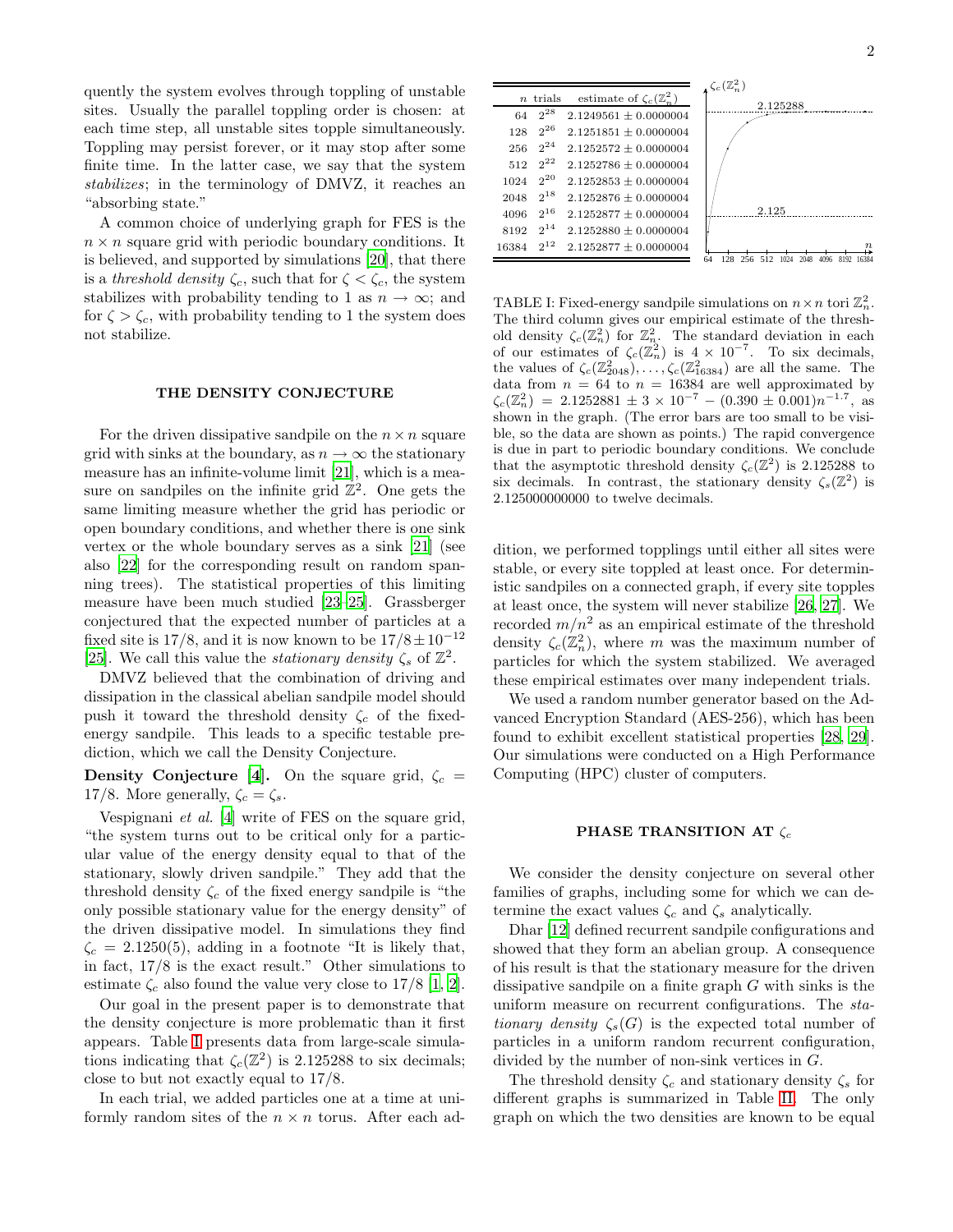<span id="page-2-0"></span>

| graph          | $\zeta_s$                                      | $\zeta_c$                         |
|----------------|------------------------------------------------|-----------------------------------|
| 77,            | 1                                              | 1                                 |
| $\mathbb{Z}^2$ | $17/8 = 2.125$                                 | 2.125288                          |
| bracelet       | $5/2 = 2.5$                                    | 2.496608                          |
| flower graph   | $5/3 = 1.666667$                               | 1.668898                          |
| ladder graph   | $\frac{7}{4} - \frac{\sqrt{3}}{12} = 1.605662$ | 1.6082                            |
| complete graph | $1/2 \times n + O(\sqrt{n})$                   | $1 \times n - O(\sqrt{n \log n})$ |
| 3-regular tree | 3/2                                            | 1.50000                           |
| 4-regular tree | $\bf{2}$                                       | 2.00041                           |
| 5-regular tree | 5/2                                            | 2.51167                           |

TABLE II: Stationary and threshold densities for different graphs. Exact values are in bold.

is  $\mathbb{Z}$  [\[17,](#page-3-14) [18,](#page-3-27) [26\]](#page-3-23). On all other graphs we examined, with the possible exception of the 3-regular Cayley tree, it appears that  $\zeta_c \neq \zeta_s$ .

Each row of Table [II](#page-2-0) represents an infinite family of graphs  $G_n$  indexed by an integer  $n \geq 1$ . For example, for  $\mathbb{Z}^2$  we take  $G_n$  to be the  $n \times n$  square grid, and for the regular trees we take  $G_n$  to be a finite tree of depth n. As sinks in  $G_n$  we take the set of boundary sites  $G_n \setminus G_{n-1}$ (note that on trees this corresponds to wired boundary conditions). The value of  $\zeta_s$  reported is  $\lim_{n\to\infty}\zeta_s(G_n)$ .

The exact values of  $\zeta_s$  for regular trees (Bethe lattices) were calculated by Dhar and Majumdar [\[30](#page-3-28)]. The corresponding values of  $\zeta_c$  we report come from simulations [\[31\]](#page-3-29). We derive or simulate the values of  $\zeta_s$  and  $\zeta_c$  for the bracelet, flower, ladder, and complete graphs in [\[31](#page-3-29)].

As an example, consider the *bracelet graph*  $B_n$ , which is a cycle of  $n$  vertices, with each edge doubled. A site topples by sending out 4 particles: 2 to each of its two neighbors. One site serves as the sink. To compare the densities  $\zeta_c$  and  $\zeta_s$ , we consider the driven dissipative sandpile before it reaches stationarity, by running it for time  $\lambda$ . More precisely, we place  $\lambda n$  particles uniformly at random, stabilize the resulting sandpile, and let  $\rho_n(\lambda)$ denote the expected density of the resulting stable configuration. In the long version of this paper [\[31\]](#page-3-29) we prove

**Theorem 1** ([\[31](#page-3-29)]). For the bracelet graph  $B_n$ , in the limit as  $n \to \infty$ ,

- 1. The threshold density  $\zeta_c$  is the unique positive root of  $\zeta = \frac{5}{2} - \frac{1}{2}e^{-2\zeta}$  (numerically,  $\zeta_c = 2.496608$ ).
- 2. The stationary density  $\zeta_s$  is  $5/2$ .
- 3. The final density  $\rho_n(\lambda)$ , as a function of initial density  $\lambda$ , converges pointwise to a limit  $\rho(\lambda)$ , where

$$
\rho(\lambda) = \min\left(\lambda, \frac{5 - e^{-2\lambda}}{2}\right) = \begin{cases} \lambda, & \lambda \le \zeta_c \\ \frac{5 - e^{-2\lambda}}{2}, & \lambda > \zeta_c. \end{cases}
$$

<span id="page-2-1"></span>

FIG. 1: The graphs on which we compare  $\zeta_s$  and  $\zeta_c$ : the grid (upper left), bracelet graph (upper right), flower graph  $(2<sup>nd</sup> row left)$ , complete graph  $(2<sup>nd</sup> row right)$ , Cayley trees (Bethe lattices) of degree  $d = 3, 4, 5$  (3<sup>rd</sup> row), and ladder graph (bottom).

Part 3 of this theorem shows that despite the inequality  $\zeta_s \neq \zeta_c$ , a connection remains between the driven dissipative dynamics used to define  $\zeta_s$  and the conservative dynamics used to define  $\zeta_c$ : since the derivative  $\rho'(\lambda)$ is discontinuous at  $\lambda = \zeta_c$ , the driven sandpile undergoes a second-order phase transition at density  $\zeta_c$ . For  $\lambda < \zeta_c$ , the driven sandpile loses very few particles to the sink, and the final density equals the initial density  $\lambda$ ; for  $\lambda > \zeta_c$  it loses a macroscopic proportion of particles to the sink, so the final density is strictly smaller than  $\lambda$ . As Figure [2](#page-3-30) shows, the sandpile continues to evolve as  $\lambda$  increases beyond  $\zeta_c$ ; in particular, its density keeps increasing.

We are also able to prove that a similar phase transition occurs on the flower graph, shown in Figure [1.](#page-2-1) Interestingly, the final density  $\rho(\lambda)$  for the flower graph is a decreasing function of  $\lambda > \zeta_c$  (Figure [2](#page-3-30) bottom).

Our proofs make use of local toppling invariants on these graphs. On the bracelet graph, since particles always travel in pairs, the parity of the number of particles on a single vertex is conserved. On the flower graph, the difference modulo 3 of the number of particles on the two vertices in a single "petal" is conserved.

One might guess that the failure of the density conjecture is due only to the existence of local toppling in-